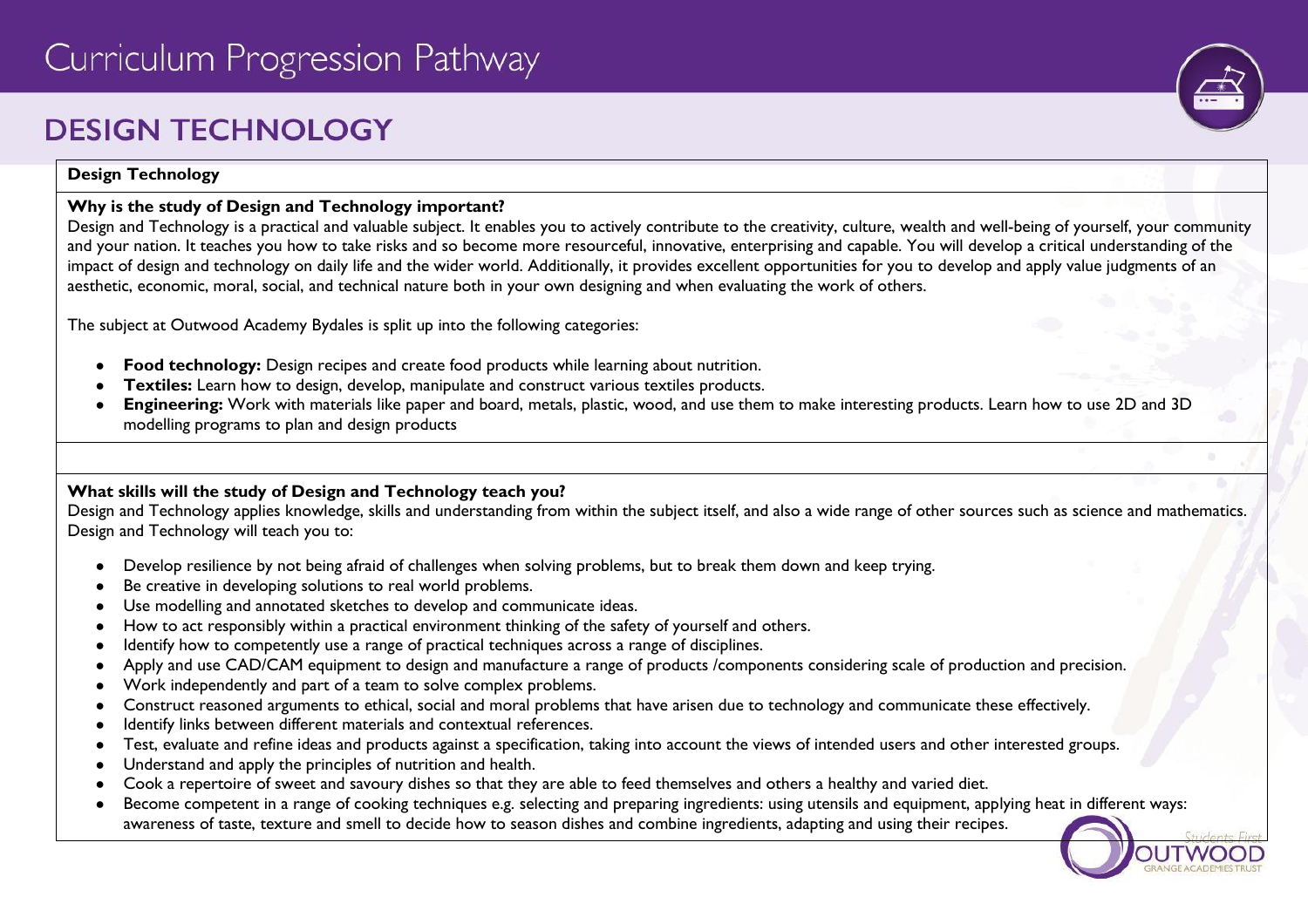● Understand the source, seasonality and characteristics of a broad range of ingredients

#### **What will you know and understand from your study of Design and Technology?**

- How to classify materials and discuss their physical properties.
- How to manufacture products with reference to their materials physical properties.
- How to use and adjust equipment and machinery dependent on task.
- Use learning from science and mathematics to help design and manufacture components and products.
- To consider the influence of a range of lifestyle factors and consumer choices when designing and analysing products.
- To know and understand additional factors to consider such as ergonomics, anthropometrics or dietary needs.
- To use a variety of approaches, for example biomimicry and user-centred design to generate creative ideas and avoid stereotypical responses.
- To evaluate their work against an increasing range of designers, engineers, chefs, technologists and manufacturers and be able to relate their product to their own designing and making.
- To evaluate products through disassembly to determine how they are constructed and function and consider the life cycle analysis.
- To competently use a range of cooking techniques for example, selecting and preparing ingredients; using utensils and electrical equipment.
- The principles of nutrition and health including energy, nutrients, water, fibre, diet and health and nutritional needs throughout life and the risks of an unbalanced diet.
- A repertoire of predominantly savoury dishes in line with the principles of the eatwell guide.
- To feed oneself taking into account personal preference, socio-economic aspects, nutritional and health needs.
- Healthy and varied diets as depicted in the eat-well plate and 8 tips for healthy eating.
- To explore the origin and product of food products and ingredients.
- To consider how seasons may affect the food available.
- To consider the function, nutrient profile and sensory attributes of ingredients.
- To study a range of food commodities eg. cereals, fruits, vegetables, meat, fish, eggs, fats/oils, milk dairy food products.
- To develop a range of preparation, cooking and presentation skills.
- To plan menus for a range of individual and nutritional needs.
- To prepare and cook safely to prevent food poisoning.
- To explore the effect of advertising, marketing and packaging on food choice.

# **How does your study of Design Technology support your study in other subjects?**

Design Technology develops a number of skills that will support your study of other subjects, as so many of the skills you will acquire in Design Technology are transferable. Design Technology disciplines will develop your focus, resilience, self-expression, teamwork, mathematical skills and problem solving and communication skills, which will help you in **all** of your other subjects. It will give you an opportunity for creative expression and practical thinking and encourage you to think about how to improve and home designs and encourage healthy eating etc. Some students may take this even further and discover a subject that provides them with a life-long hobby or career that enhances their life for years to come. All students will gain an understanding of healthy diets etc. The ability to think creatively and problem solve are crucial in Engineering, Mathematics and Science. It will foster an interest and skill in cooking and may lead to study of subjects such as catering etc.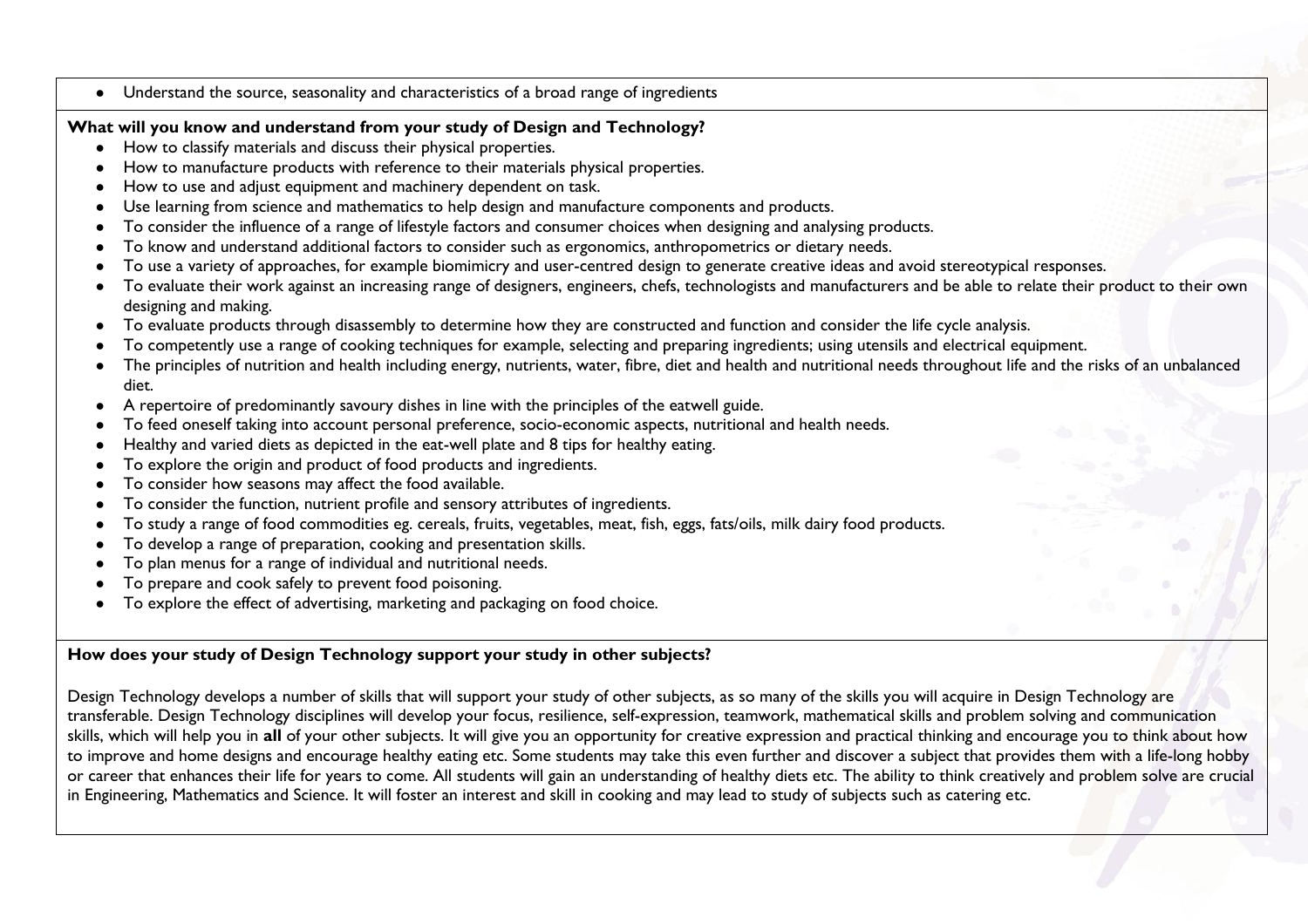## **How can you deepen your understanding of Design Technology?**

To enhance your work in lessons, there will be times when we explore the professional workplace and wider design practices and materials. This will deepen your understanding of professional work and introduce you to new techniques and ideas.

You will also have the opportunity to deepen your understanding of Design Technology disciplines through extracurricular opportunities, where you can continue to develop your creative ideas, or work on specific design projects. During enrichment clubs, you will have the opportunity to meet food enthusiasts from other year groups, where you can share ideas, critique each other's work and continue to develop your technique.

There may also be an opportunity to participate in trips as well as exhibiting your own work within the Academy.

Our DT curriculum is further supported by the new Expressive Arts curriculum which all Y9 students study.

#### **How are you assessed in Design Technology?**

Throughout the 5 years in Design Technology you are assessed using the following assessment objectives which ensure that you can cumulatively build your subject understanding in preparation for future study both in and after Academy life. There are 6 assessment points each year that we term Praising Stars©. In the lower years before certificated study we assess how students are performing against age related expectation and as students' progress on to Level 1/2 courses such as WJEC and GCSE we assess how their current stage of study reflects how they are on track to reach their end of KS4 targets which are formulated on aspirational expectation from their KS2 starting points. For both lower and upper years we make an informed judgement from our holistic assessments based on our subject mapping of expectation across the Design Technology curriculum.

#### **Assessment Objectives Design and Technology**

|     | <b>Design</b>                                                                                                       | <b>Make</b>                                                                                                                                                | <b>Evaluate</b>                                                                                                                                                       | <b>Technical Knowledge</b>                                                                                                                                                                   |
|-----|---------------------------------------------------------------------------------------------------------------------|------------------------------------------------------------------------------------------------------------------------------------------------------------|-----------------------------------------------------------------------------------------------------------------------------------------------------------------------|----------------------------------------------------------------------------------------------------------------------------------------------------------------------------------------------|
| KS4 | Understand that all design and<br>technological practice takes<br>place within contexts which<br>inform outcomes    | Develop and apply in-depth knowledge<br>by selecting and working with<br>appropriate materials and components<br>in order to produce a prototype           | Test, evaluate and refine their<br>ideas and products against the<br>specification taking into account<br>the views of intended users and<br>other interested groups. | Understand the impact of new and<br>emerging technologies on industry,<br>enterprise, sustainability, people, culture,<br>society and the environment, production<br>techniques and systems. |
|     | Investigate and analyse the<br>work of past and present<br>professionals and companies in<br>the area of design and | Apply in depth knowledge using<br>appropriate and accurate marking out<br>methods including: measuring and use<br>of reference points, lines and surfaces; | Critically evaluate new and<br>emerging technologies to inform<br>design decisions; considering                                                                       | Know how energy is generated and stored<br>in order to choose and use appropriate                                                                                                            |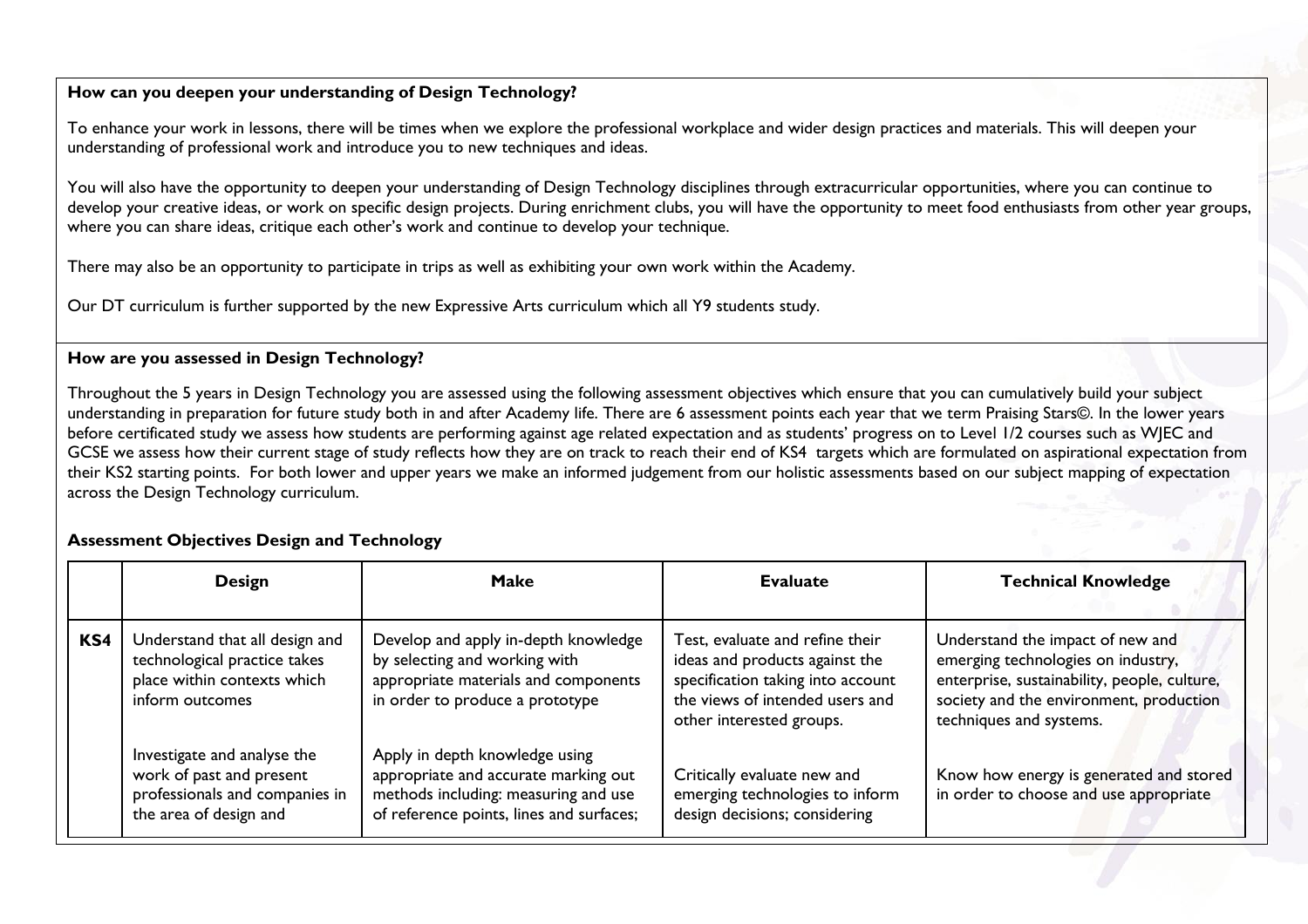|     | technology in order to help<br>inform their own ideas<br>Use different design strategies,<br>such as collaboration, user-<br>centred design and systems<br>thinking, to generate initial<br>ideas and avoid design fixation.<br>Design and develop at least<br>one prototype that responds<br>to needs and/or wants and is<br>fit for purpose, demonstrating<br>functionality, aesthetics,<br>marketability and consideration<br>of innovation<br>Consider additional factors<br>such as ergonomics and<br>anthropometrics. | use templates, jigs and/or patterns;<br>work within tolerances; understand<br>efficient cutting and how to minimise<br>waste.<br>Follow procedures for safety and write<br>risk assessments.<br>Use specialist techniques and processes<br>to shape, fabricate, construct and<br>assemble a high quality prototype,<br>including techniques such as wastage,<br>addition, deforming and reforming, as<br>appropriate to the materials and/or<br>components being used<br>Use appropriate surface treatments and<br>finishes for functional and aesthetic<br>purposes | contemporary and potential future<br>scenarios from different<br>perspectives, such as ethics and<br>the environment.<br>Evaluate an increasing range of<br>designers, engineers, technologists<br>and manufacturers and be able to<br>relate their products to their own<br>designing and making. | sources to make products and to power<br>systems.<br>Understand developments in modern and<br>smart materials, composite materials and<br>technical textiles.<br>Understand how electronic systems<br>provide functionality to products and<br>processes, including sensors and control<br>devices to respond to a variety of inputs,<br>and devices to produce a range of outputs<br>Understand how the use of programmable<br>components are used to embed<br>functionality into products in order to<br>enhance and customise their operation<br>Understand the functions of mechanical<br>devices, to produce different sorts of<br>movement, changing the magnitude and<br>direction of forces:<br>Know how to make adjustments to the<br>settings of equipment and machinery such<br>as sewing machines and drilling machines.<br>Use learning from science and maths to<br>help design and make products that work. |
|-----|-----------------------------------------------------------------------------------------------------------------------------------------------------------------------------------------------------------------------------------------------------------------------------------------------------------------------------------------------------------------------------------------------------------------------------------------------------------------------------------------------------------------------------|----------------------------------------------------------------------------------------------------------------------------------------------------------------------------------------------------------------------------------------------------------------------------------------------------------------------------------------------------------------------------------------------------------------------------------------------------------------------------------------------------------------------------------------------------------------------|----------------------------------------------------------------------------------------------------------------------------------------------------------------------------------------------------------------------------------------------------------------------------------------------------|----------------------------------------------------------------------------------------------------------------------------------------------------------------------------------------------------------------------------------------------------------------------------------------------------------------------------------------------------------------------------------------------------------------------------------------------------------------------------------------------------------------------------------------------------------------------------------------------------------------------------------------------------------------------------------------------------------------------------------------------------------------------------------------------------------------------------------------------------------------------------------------------------------------------------|
| KS4 | Work confidently within a<br>range of relevant domestic,<br>local and industrial contexts,<br>such as the home, health,                                                                                                                                                                                                                                                                                                                                                                                                     | Produce costings spreadsheets for<br>products they design and make.                                                                                                                                                                                                                                                                                                                                                                                                                                                                                                  | Evaluate the concept of circular<br>economy approaches in relation                                                                                                                                                                                                                                 | How to construct and use simple and<br>compound gear trains to drive mechanical<br>systems from a high revving motor.                                                                                                                                                                                                                                                                                                                                                                                                                                                                                                                                                                                                                                                                                                                                                                                                      |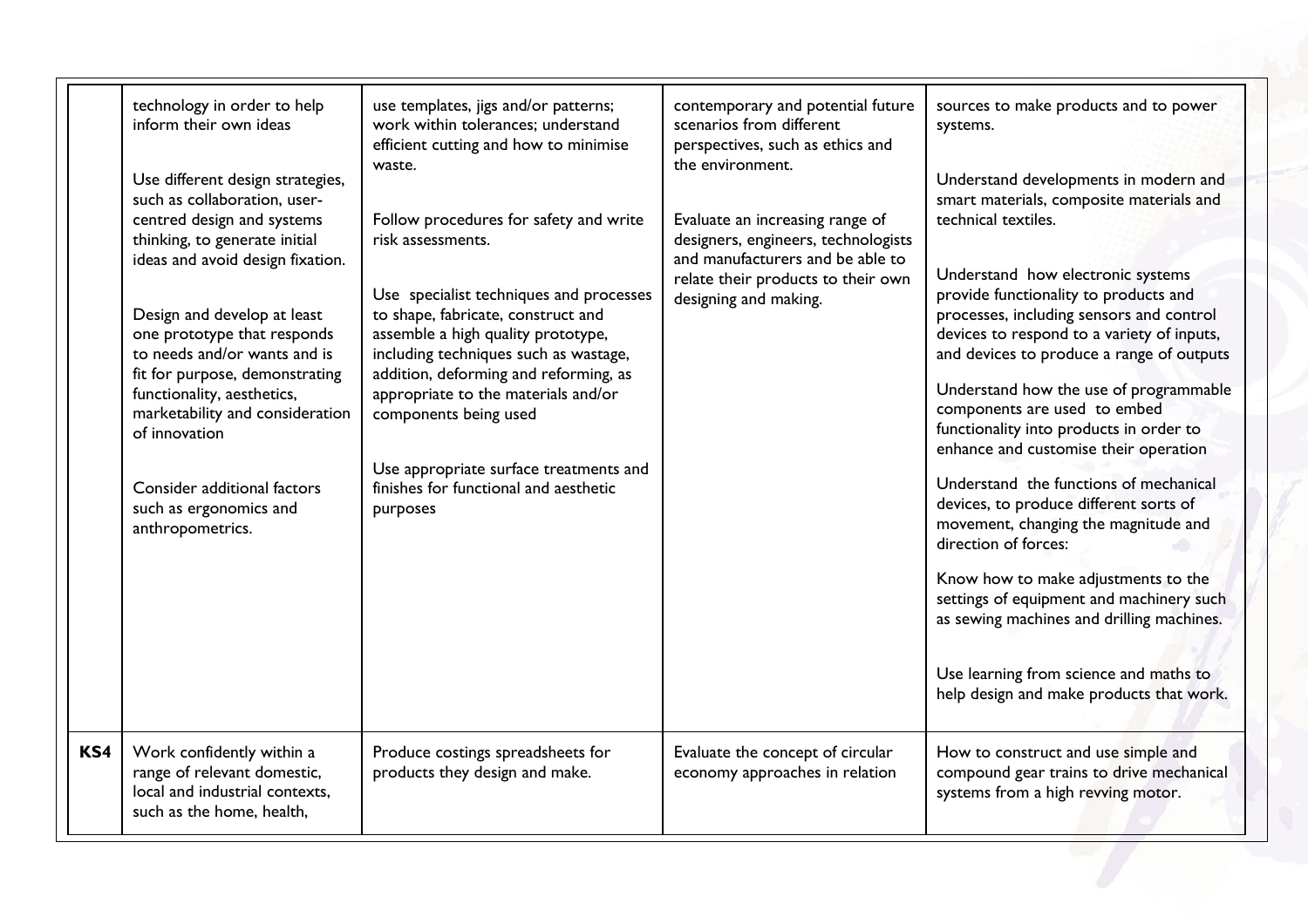| leisure, culture, engineering,<br>manufacture etc.                                                    | Match and select suitable materials and<br>their fitness for purpose.                                                                               | to product development and<br>consumption.                                                                                                | How to make adjustments to the settings<br>of equipment and machinery such as<br>sewing machines and drilling machines. |
|-------------------------------------------------------------------------------------------------------|-----------------------------------------------------------------------------------------------------------------------------------------------------|-------------------------------------------------------------------------------------------------------------------------------------------|-------------------------------------------------------------------------------------------------------------------------|
| Consider the influence of a<br>range of lifestyle and consumer<br>choices when designing<br>products. | Adapt their method of manufacture to<br>changing circumstances.                                                                                     | Test, evaluate and refine their<br>ideas and products against the<br>specification taking into account<br>the views of intended users and | Use learning from science and maths to<br>help design and make products that work.                                      |
| Take creative risks when                                                                              | Recognise when it is necessary to<br>develop a new skill or technique.                                                                              | other interested groups.                                                                                                                  | Understand the properties of materials,                                                                                 |
| making design decisions.                                                                              | Follow procedures for safety and<br>understand the process of risk                                                                                  | Evaluate new and emerging<br>technologies.                                                                                                | including smart materials, and how they<br>can be used to advantage.                                                    |
| Analyse where human values<br>may conflict and compromise<br>has to be achieved.                      | assessments.<br>Make independent choices when                                                                                                       | Evaluate an increasing range of<br>designers, engineers, technologists                                                                    |                                                                                                                         |
| Decide which design criteria<br>clash and determine which<br>should take priority.                    | selecting and using a broad range of<br>manufacturing techniques including hand<br>craft skills and machinery to<br>manufacture products precisely. | and manufacturers and be able to<br>relate their products to their own<br>designing and making.                                           |                                                                                                                         |
| Consider additional factors<br>such as ergonomics and<br>anthropometrics.                             | Apply a range of finishing techniques to<br>a broad range of materials.                                                                             |                                                                                                                                           |                                                                                                                         |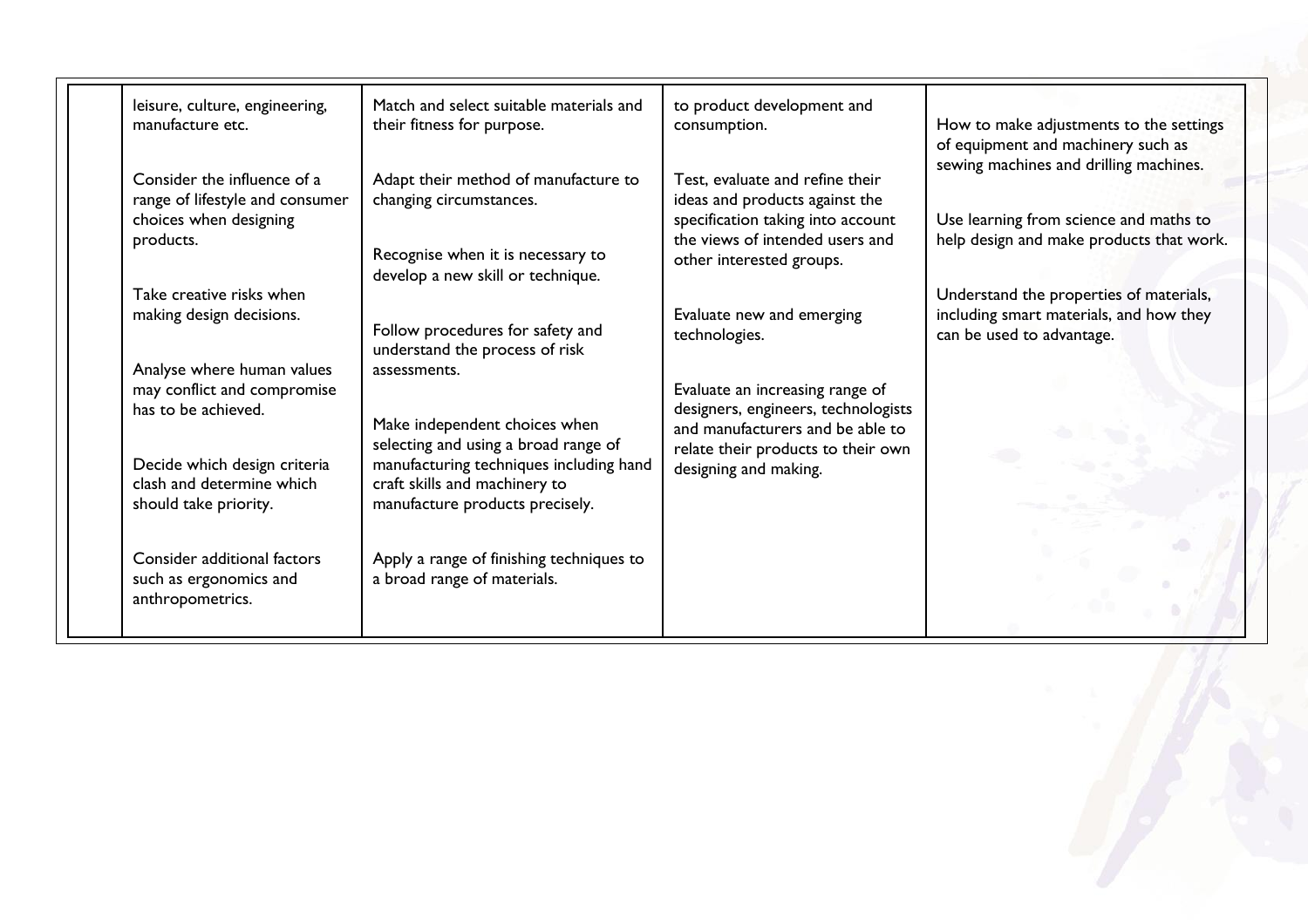| <b>Y8</b> | Use research and begin<br>exploration, such as the study<br>of different cultures, to identify<br>and begin to understand user<br>needs. | Select from a wider, more complex<br>range of materials and components,<br>taking into account their properties.                         | Select appropriate methods to<br>evaluate their products in use and<br>modify them to improve<br>performance. | How to apply computing and use<br>electronics to embed intelligence in<br>products that respond to inputs.              |
|-----------|------------------------------------------------------------------------------------------------------------------------------------------|------------------------------------------------------------------------------------------------------------------------------------------|---------------------------------------------------------------------------------------------------------------|-------------------------------------------------------------------------------------------------------------------------|
|           | To identify and solve issues<br>within a design development                                                                              | Make simple use of planning tools for<br>instance Gantt charts, communicate<br>their plans clearly so that others can<br>implement them. | Produce shorts reports making<br>suggestions for improvements.                                                | How to control outputs such as actuators<br>and motors.                                                                 |
|           | task.                                                                                                                                    |                                                                                                                                          |                                                                                                               | How to use software and hardware to                                                                                     |
|           | Develop specifications to<br>inform the design of innovative,<br>functional, appealing products                                          | Use a broad range of material joining<br>techniques including stitching,<br>mechanical fastenings, heat processes<br>and adhesives.      | Evaluate products that they are<br>less familiar with using<br>themselves.                                    | develop programmes and transfer these<br>programmable components for example,<br>microcontrollers.                      |
|           | that respond to needs in a<br>variety of uses.                                                                                           | Make independent choices when                                                                                                            | Evaluate products considering life<br>cycle analysis.                                                         | How to make use of microcontrollers in<br>products they design and manufacture<br>themselves.                           |
|           | Use a variety of influences, to<br>generate creative ideas and                                                                           | selecting and using CAD/CAM to<br>manufacture products/components and<br>apply surface finishing techniques to                           | Evaluate how products can be<br>developed considering the                                                     |                                                                                                                         |
|           | avoid stereotypical responses.                                                                                                           | increase the standard of quality.                                                                                                        | concept of cradle to grave.                                                                                   | How to make adjustments to the settings<br>of equipment and machinery such as<br>sewing machines and drilling machines. |
|           | Use 2D and 3D to model and                                                                                                               | Follow procedures for safety and                                                                                                         | Test, evaluate and refine their                                                                               |                                                                                                                         |
|           | develop their ideas.                                                                                                                     | understand the process of risk                                                                                                           | ideas and products against the                                                                                |                                                                                                                         |
|           |                                                                                                                                          | assessments.                                                                                                                             | specification taking into account                                                                             | Use learning from science and maths to                                                                                  |
|           | Use CAD software to validate                                                                                                             |                                                                                                                                          | the views of intended users and<br>other interested groups.                                                   | help design and make products that work.                                                                                |
|           | their designs in advance of                                                                                                              | Make independent choices when                                                                                                            |                                                                                                               |                                                                                                                         |
|           | manufacture.                                                                                                                             | selecting and using a broad range of<br>manufacturing techniques including hand                                                          | Evaluate new and emerging<br>technologies.                                                                    | Understand the properties of materials,<br>including smart materials, and how they<br>can be used to advantage.         |
|           | Develop and communicate<br>design ideas using annotated                                                                                  | craft skills and machinery to<br>manufacture products precisely.                                                                         |                                                                                                               |                                                                                                                         |
|           | sketches, detailed plans, 3-D                                                                                                            |                                                                                                                                          | Evaluate an increasing range of                                                                               |                                                                                                                         |
|           | and mathematical modelling,                                                                                                              |                                                                                                                                          | designers, engineers, technologists<br>and manufacturers and be able to                                       |                                                                                                                         |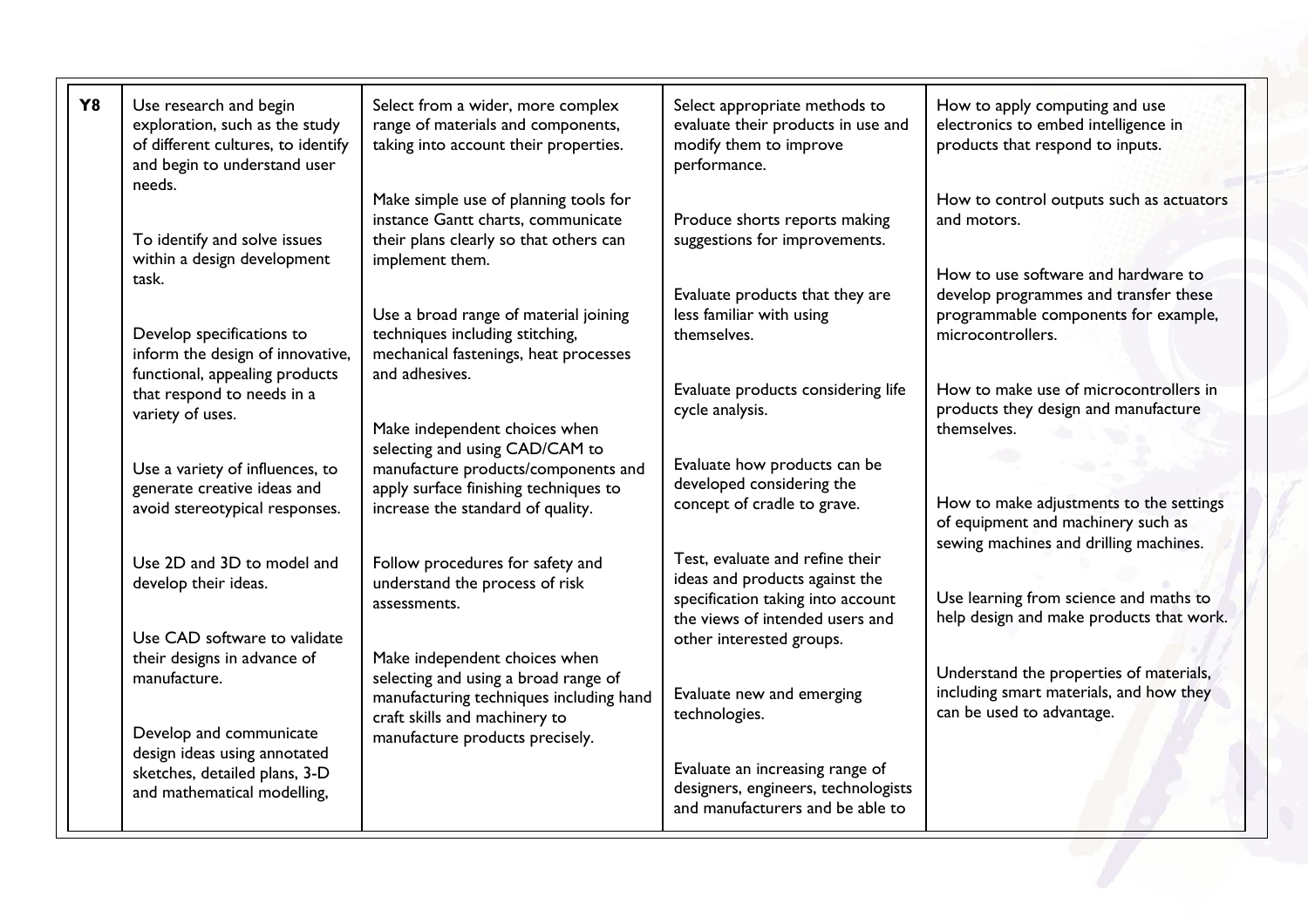|           | oral and digital presentations<br>and computer-based tools.                                                     | Apply a range of finishing techniques to<br>a broad range of materials.                                               | relate their products to their own<br>designing and making.                                            |                                                                                                                                                 |
|-----------|-----------------------------------------------------------------------------------------------------------------|-----------------------------------------------------------------------------------------------------------------------|--------------------------------------------------------------------------------------------------------|-------------------------------------------------------------------------------------------------------------------------------------------------|
|           | Consider additional factors<br>such as ergonomics and<br>anthropometrics.                                       |                                                                                                                       |                                                                                                        |                                                                                                                                                 |
| <b>Y7</b> | Use research, such as the<br>study of different cultures, to<br>identify user needs.                            | Produce ordered sequences and<br>schedules for manufacturing products<br>they design detailing resources<br>required. | Evaluate their products against<br>their original specification and<br>identify ways to improve them.  | How to classify materials by structure e.g<br>hard words, soft wood, ferrous and non-<br>ferrous, thermoplastics and thermosetting<br>plastics. |
|           | Be able to outline a simple<br>specification to inform design<br>ideas and guide their thinking.                | Make use of specialist equipment to<br>mark out materials.                                                            | Actively involve others in the<br>testing of their products.                                           | Consider the physical properties of<br>materials. E.g brittleness malleability.                                                                 |
|           | Use 2D packages to model<br>their ideas.                                                                        | Use a broad range of material joining<br>techniques including stitching,<br>mechanical fastenings, heat processes     | Evaluate products through<br>disassembly to determine how<br>they are constructed and function.        | How to use simple electronic circuits<br>incorporating inputs and outputs.                                                                      |
|           | Produce models of their ideas<br>using CAM to test ideas.                                                       | and adhesives.<br>Select and use CAD/CAM to                                                                           | Evaluate the positive and negative<br>impact that products can have in<br>the wider world.             | Consider textile fibre sources eg. natural<br>and synthetic.                                                                                    |
|           | Be able to independently<br>generate creative ideas<br>informed by stimulus using<br>annotations to explain key | manufacture products/components and<br>apply surface finishing techniques to<br>increase the standard of quality.     | Test, evaluate and refine their<br>ideas and products against the<br>specification taking into account | How materials can be cast in moulds.                                                                                                            |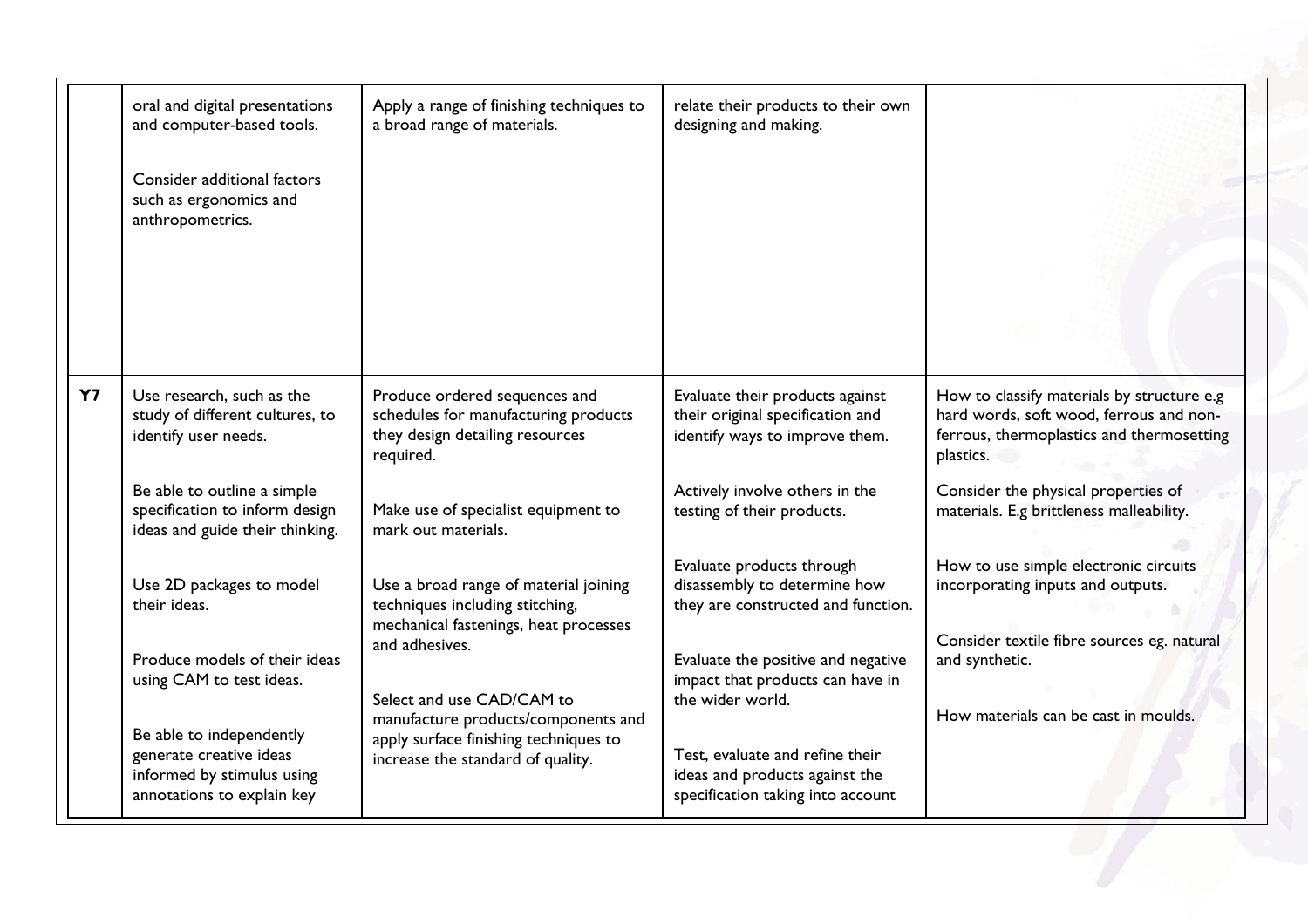| features relating to<br>brief/specification. | Investigate and develop skills in<br>modifying the appearance of materials<br>including textiles and other<br>manufactured materials. | the views of intended users and<br>other interested groups.            | Make use of sensors to detect heat, light<br>etc such as thermistors and light<br>dependent resistors.                  |
|----------------------------------------------|---------------------------------------------------------------------------------------------------------------------------------------|------------------------------------------------------------------------|-------------------------------------------------------------------------------------------------------------------------|
|                                              |                                                                                                                                       |                                                                        |                                                                                                                         |
| anthropometrics.                             | Follow procedures for safety and<br>understand the process of risk<br>assessments.                                                    | Evaluate an increasing range of<br>designers, engineers, technologists | How to make adjustments to the settings<br>of equipment and machinery such as<br>sewing machines and drilling machines. |
|                                              | Select and use a broad range of<br>manufacturing techniques including hand<br>craft skills and machinery to                           | relate their products to their own<br>designing and making.            | Use learning from science and maths to<br>help design and make products that work.                                      |
|                                              | Apply a range of finishing techniques to<br>a broad range of materials.                                                               |                                                                        | Understand the properties of materials,<br>including smart materials, and how they<br>can be used to advantage.         |
|                                              | Consider additional factors<br>such as ergonomics and                                                                                 | manufacture products precisely.                                        | Evaluate new and emerging<br>technologies.<br>and manufacturers and be able to                                          |

# **Assessment Objectives Cooking and Nutrition**

| KS3<br><b>Programmes</b><br>of Study for<br>cooking and<br>nutrition       | <b>AOI:</b><br><b>Understand</b><br>health and safety<br>relating to food<br>and cookery | <b>AO2: Understand</b><br>and apply the<br>principles of<br>nutrition and<br>health | <b>AO3: Understand</b><br>the source,<br>seasonality and<br>characteristics of a<br>broad range of<br>ingredients | <b>AO4: Understand</b><br>factors relating to food<br>choice (so that they are<br>able to feed themselves<br>and others a healthy<br>and varied diet). | <b>AO5: Develop practical</b><br>cooking skills (so that<br>they become<br>competent in a range<br>of cooking techniques<br>and able to cook a<br>repertoire of |
|----------------------------------------------------------------------------|------------------------------------------------------------------------------------------|-------------------------------------------------------------------------------------|-------------------------------------------------------------------------------------------------------------------|--------------------------------------------------------------------------------------------------------------------------------------------------------|-----------------------------------------------------------------------------------------------------------------------------------------------------------------|
| Key messages,<br>advice and<br>explanatory<br>notes $(1-8)$ for<br>schools | (Explanatory note<br>2)                                                                  | (Explanatory notes I<br>&4)                                                         | (Explanatory notes<br>5,7&8)                                                                                      | (Explanatory note 3 &6)                                                                                                                                | predominantly savoury<br>dishes)<br>(Explanatory note 2)                                                                                                        |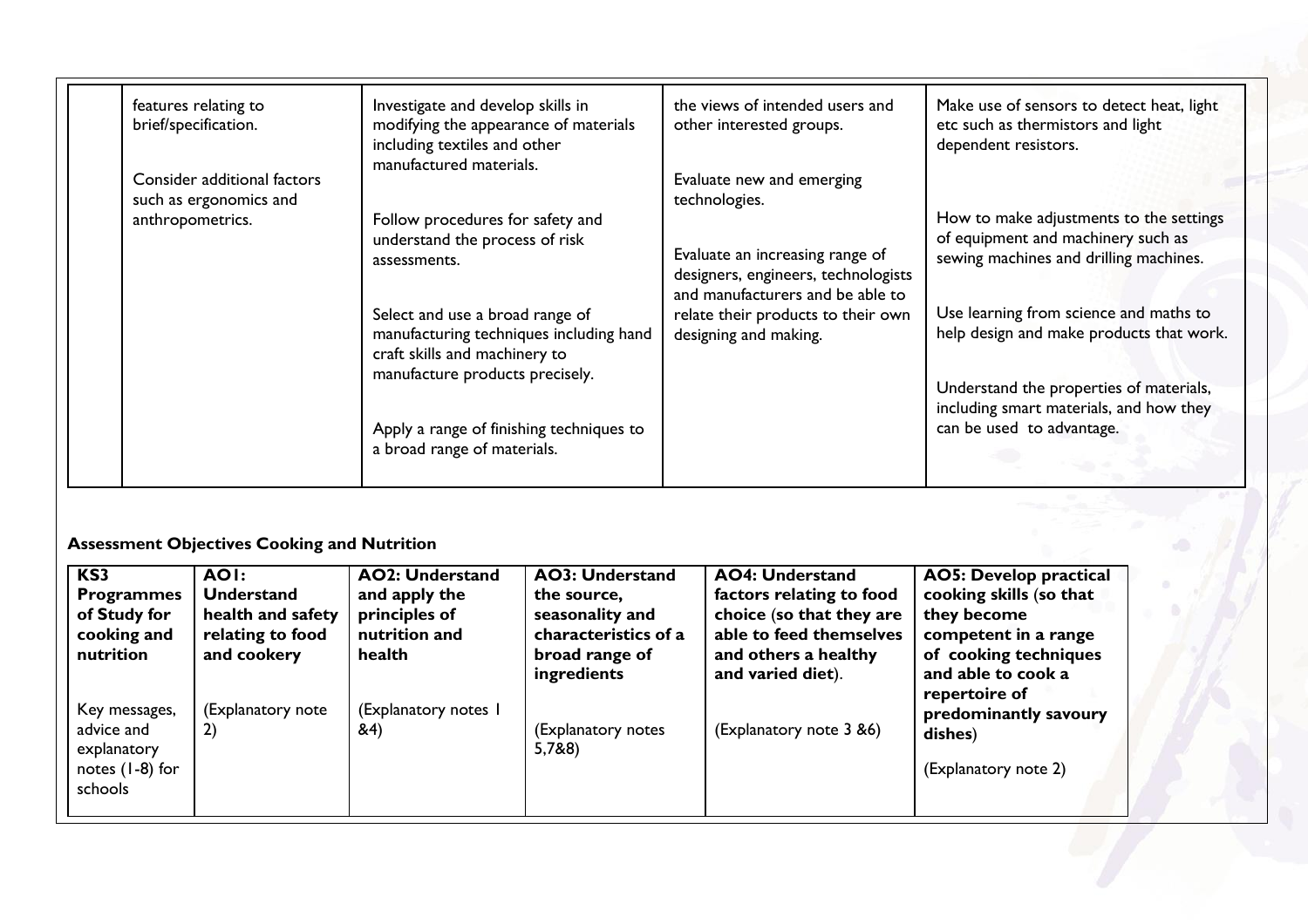| Year 10 | Be able to explain<br>food safety<br>legislation and the<br>role of the<br>Environmental<br>Health Officer.<br>Know and<br>understand the<br><b>HACCP</b> system<br>and the purpose<br>for food<br>businesses.                                                             | Be able to analyse and<br>evaluate diets and<br>make<br>recommendations for<br>improving nutritional<br>profile.<br>Be able to calculate<br>energy and nutritional<br>content of recipes<br>Be able to explain<br>health risks of an<br>unbalanced diet and<br>give sound nutritional<br>advice on how to<br>improve it | Know and understand<br>how cooking methods<br>affect the nutritional<br>content of dishes<br>Know and understand<br>why and how food is<br>cooked and the<br>chemical and physical<br>changes that occur. | Know and understand how<br>medical conditions<br>determine food choices:<br>Cardiovascular, obesity,<br>bone health, dental health,<br>type 2 diabetes, iron<br>deficiency anaemia bowel<br>disorders, allergies and<br>intolerances.      | Learners are able to<br>organise their time,<br>dovetailing planning to<br>produce more than one<br>complex dish in the time<br>available.<br>They are able to use<br>equipment, including<br>electrical equipment, with<br>confidence.<br>They are able to use<br>presentation and food<br>styling techniques<br>independently.<br>Be able to accurately<br>portion foods. |  |
|---------|----------------------------------------------------------------------------------------------------------------------------------------------------------------------------------------------------------------------------------------------------------------------------|-------------------------------------------------------------------------------------------------------------------------------------------------------------------------------------------------------------------------------------------------------------------------------------------------------------------------|-----------------------------------------------------------------------------------------------------------------------------------------------------------------------------------------------------------|--------------------------------------------------------------------------------------------------------------------------------------------------------------------------------------------------------------------------------------------|-----------------------------------------------------------------------------------------------------------------------------------------------------------------------------------------------------------------------------------------------------------------------------------------------------------------------------------------------------------------------------|--|
| Year 9  | Know and<br>understand the<br>factors that affect<br>bacterial growth<br>and their control<br>(including<br>temperatures)<br>Know and<br>understand the<br>main causes of<br>food contamination<br>and the steps that<br>need to be taken<br>to prevent food<br>poisoning. | Know and understand<br>the causes and effects<br>of an unbalanced diet<br>Know and understand<br>how to amend and<br>develop a recipe to<br>suit nutritional needs<br>of individuals.                                                                                                                                   | Know and understand<br>how processing affects<br>the physical, sensory<br>and nutritional<br>properties of foods.                                                                                         | Know and understand how<br>economic factors<br>determine food choices<br>and nutritional health:<br>High and low budgets<br>effects of food poverty<br>Know how to make<br>informed choices about<br>food from packaging and<br>labelling. | Learners continue to<br>develop their food<br>preparation and cooking<br>skills making complex<br>dishes that meet the needs<br>of users<br>They are able to follow<br>recipes independently.<br>They are developing<br>presentation and styling<br>techniques.                                                                                                             |  |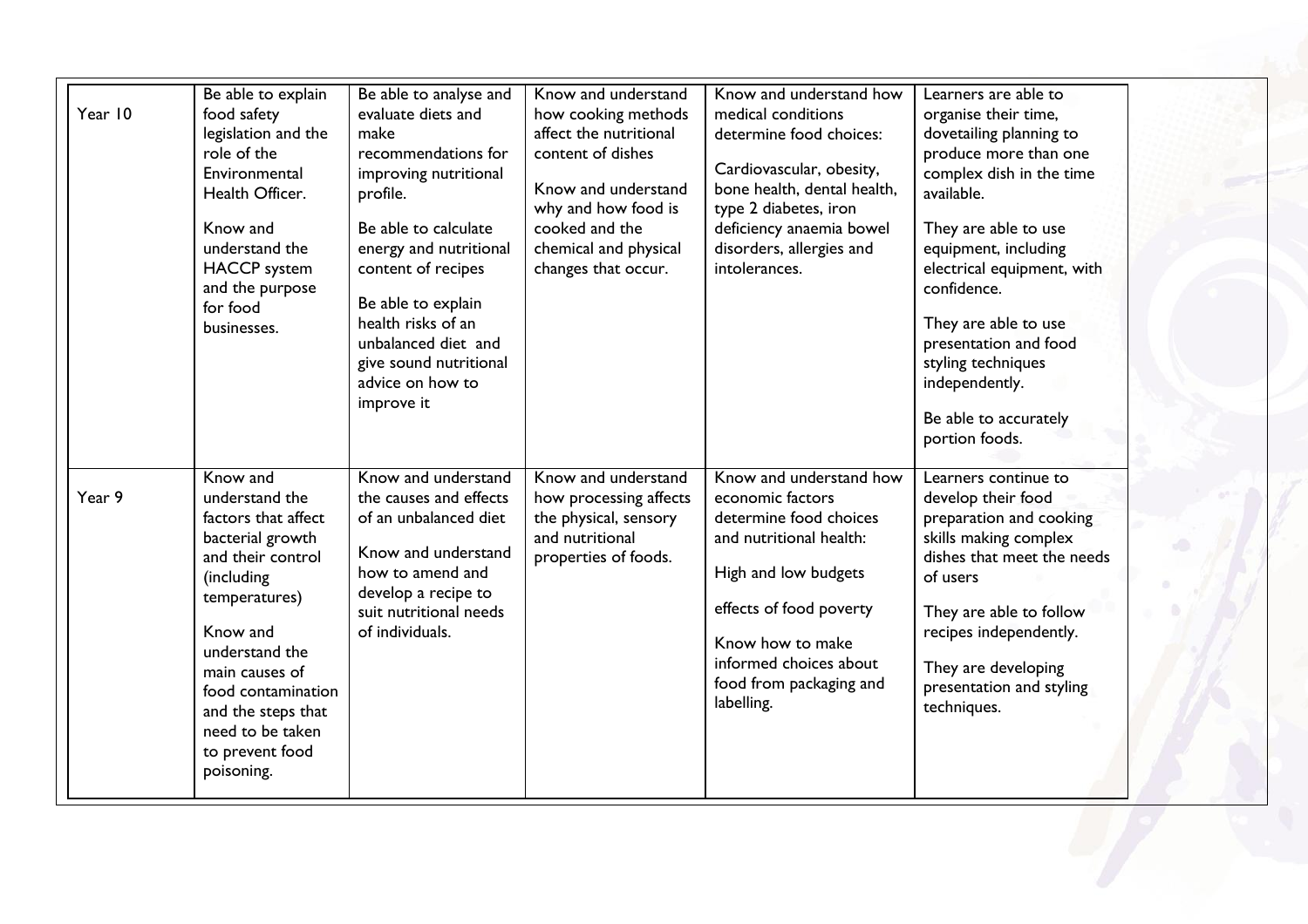| Year 8 | Know and<br>understand how to<br>identify risks (food<br>poisoning, cross<br>contamination) and<br>minimise hazards in<br>the cooking<br>environment.<br>Know and<br>understand the<br>difference between<br>use by and best<br>before dates)<br>Know and<br>understand the<br>principles of safe<br>storage, cooking<br>and reheating<br>foods. | Know and understand<br>how nutritional<br>requirements differ<br>for specific groups of<br>people (Life stages,<br>allergies and<br>intolerances)<br>To understand how<br>nutritional information<br>and allergy advice on<br>food packaging can be<br>used to help make<br>healthy choices (traffic<br>lights). | Know and understand<br>how ingredients have<br>different effects in a<br>recipe and be able to<br>describe the sensory,<br>nutritional and physical<br>functions of ingredients<br>in recipes. | Know and understand the<br>range of cultural and<br>ethical factors that<br>determine food choices:<br>Religion<br>Vegetarian/vegan<br>Fair trade<br>Animal welfare<br>Advertising/marketing. | Learners will make dishes<br>of increasing complexity<br>that further develop their<br>food preparation and<br>cooking skills and use a<br>range of commodities.<br>-Making/shaping doughs<br>-Sauce making<br>- Blending<br>- Frying<br>-Whisking<br>-Seasoning<br>-Test for readiness |  |
|--------|--------------------------------------------------------------------------------------------------------------------------------------------------------------------------------------------------------------------------------------------------------------------------------------------------------------------------------------------------|------------------------------------------------------------------------------------------------------------------------------------------------------------------------------------------------------------------------------------------------------------------------------------------------------------------|------------------------------------------------------------------------------------------------------------------------------------------------------------------------------------------------|-----------------------------------------------------------------------------------------------------------------------------------------------------------------------------------------------|-----------------------------------------------------------------------------------------------------------------------------------------------------------------------------------------------------------------------------------------------------------------------------------------|--|
|--------|--------------------------------------------------------------------------------------------------------------------------------------------------------------------------------------------------------------------------------------------------------------------------------------------------------------------------------------------------|------------------------------------------------------------------------------------------------------------------------------------------------------------------------------------------------------------------------------------------------------------------------------------------------------------------|------------------------------------------------------------------------------------------------------------------------------------------------------------------------------------------------|-----------------------------------------------------------------------------------------------------------------------------------------------------------------------------------------------|-----------------------------------------------------------------------------------------------------------------------------------------------------------------------------------------------------------------------------------------------------------------------------------------|--|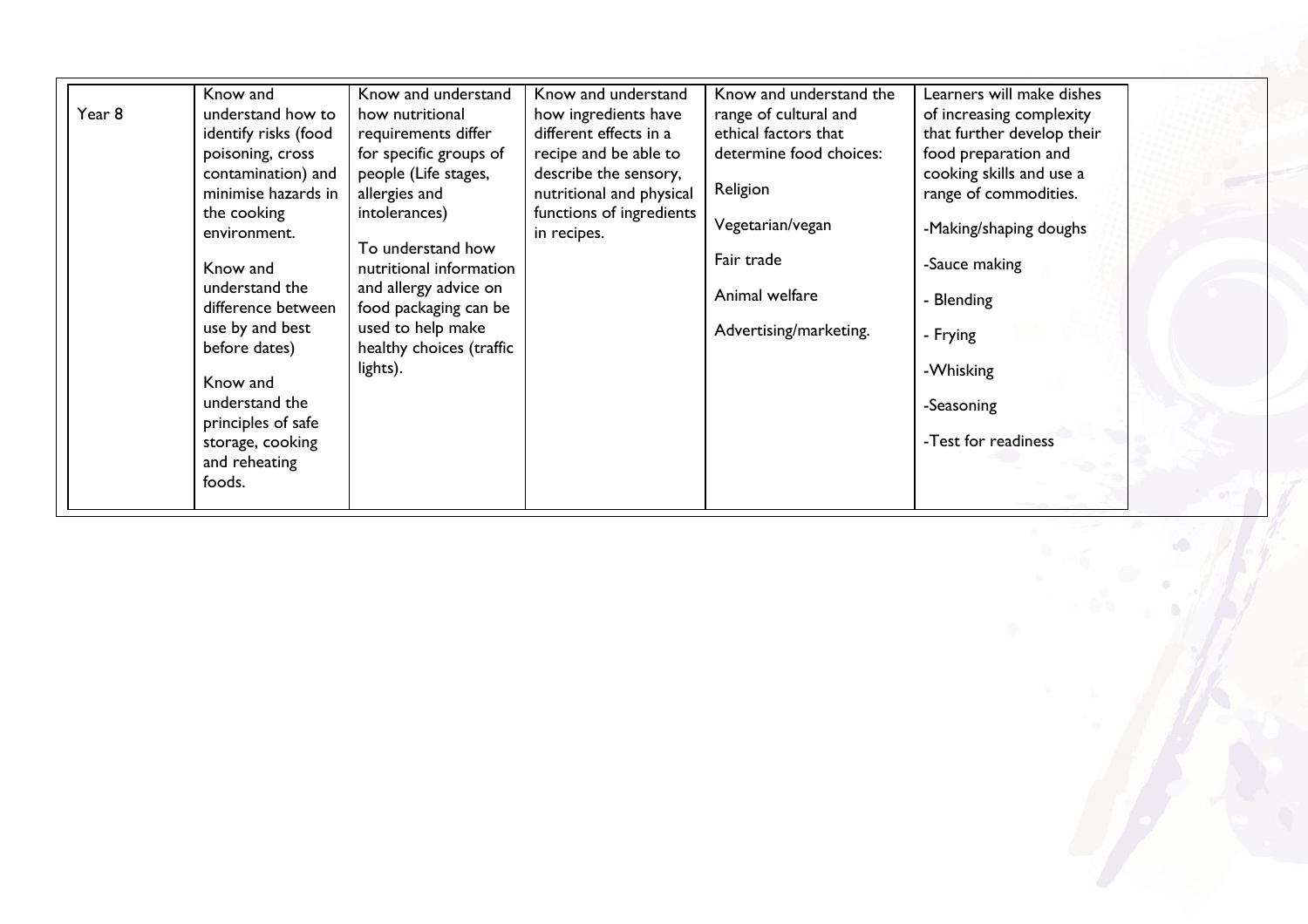| Year 7 | Know and<br>understand safe<br>and hygienic<br>working practices<br>and the practical<br>steps they can take<br>to remain safe and<br>hygienic.<br>Know and<br>understand safe<br>preparation, usage,<br>cleaning and<br>storage of utensils<br>and equipment | Know and understand<br>what is meant by a<br>balanced diet using the<br>current UK dietary<br>recommendations<br>(Eatwell guide and 8<br>Tips)<br>Know the sources and<br>understand the<br>functions of the<br>nutrients that make up<br>a balanced diet<br>Know and understand<br>the importance of<br>exercise and energy<br>balance in maintaining<br>a healthy weight. | Know and understand<br>the main food groups<br>and examples of foods<br>for each group<br>(cereals, fruit,<br>vegetables, meat, fish,<br>eggs, fats/oils,<br>milk/dairy food<br>products)<br>Know and understand<br>that foods come from<br>a range of sources<br>(caught, reared,<br>grown).<br>Know and understand<br>that raw<br>ingredients are<br>processed to create<br>food products<br>(primary, secondary<br>processing) | Know and understand the<br>range of social and<br>environmental factors that<br>determine food choices:<br>Personal/family preference<br>Availability<br>(seasonal/locality)<br>Food miles<br>Organics<br>Food waste<br>Packaging and recycling | Learners will be able to<br>demonstrate a range of<br>basic food preparation and<br>cooking skills using a variety<br>of food commodities<br>-Weighing/measuring<br>-Knife skills (bridge/ claw)<br>-Peeling<br>- Segmenting<br>-Boiling/<br>simmering<br>-Rubbing in<br>-Creaming/<br>all-in-one<br>- Melting<br>- Folding<br>- Baking |  |
|--------|---------------------------------------------------------------------------------------------------------------------------------------------------------------------------------------------------------------------------------------------------------------|-----------------------------------------------------------------------------------------------------------------------------------------------------------------------------------------------------------------------------------------------------------------------------------------------------------------------------------------------------------------------------|-----------------------------------------------------------------------------------------------------------------------------------------------------------------------------------------------------------------------------------------------------------------------------------------------------------------------------------------------------------------------------------------------------------------------------------|-------------------------------------------------------------------------------------------------------------------------------------------------------------------------------------------------------------------------------------------------|-----------------------------------------------------------------------------------------------------------------------------------------------------------------------------------------------------------------------------------------------------------------------------------------------------------------------------------------|--|
|--------|---------------------------------------------------------------------------------------------------------------------------------------------------------------------------------------------------------------------------------------------------------------|-----------------------------------------------------------------------------------------------------------------------------------------------------------------------------------------------------------------------------------------------------------------------------------------------------------------------------------------------------------------------------|-----------------------------------------------------------------------------------------------------------------------------------------------------------------------------------------------------------------------------------------------------------------------------------------------------------------------------------------------------------------------------------------------------------------------------------|-------------------------------------------------------------------------------------------------------------------------------------------------------------------------------------------------------------------------------------------------|-----------------------------------------------------------------------------------------------------------------------------------------------------------------------------------------------------------------------------------------------------------------------------------------------------------------------------------------|--|

#### **How can Design Technology support your future?**

We offer the study of WJEC Level 1/2 Vocational and GCSE courses. We encourage your continued study in this fantastic subject. Yet we know that choice and personal interest are important aspects of worthy study. Whether you have continued to study a discipline of Design Technology into Level 1/2 courses or not you will have gained access to this wide enriching subject and its study of the various disciplines will have taught you to think differently and deeply.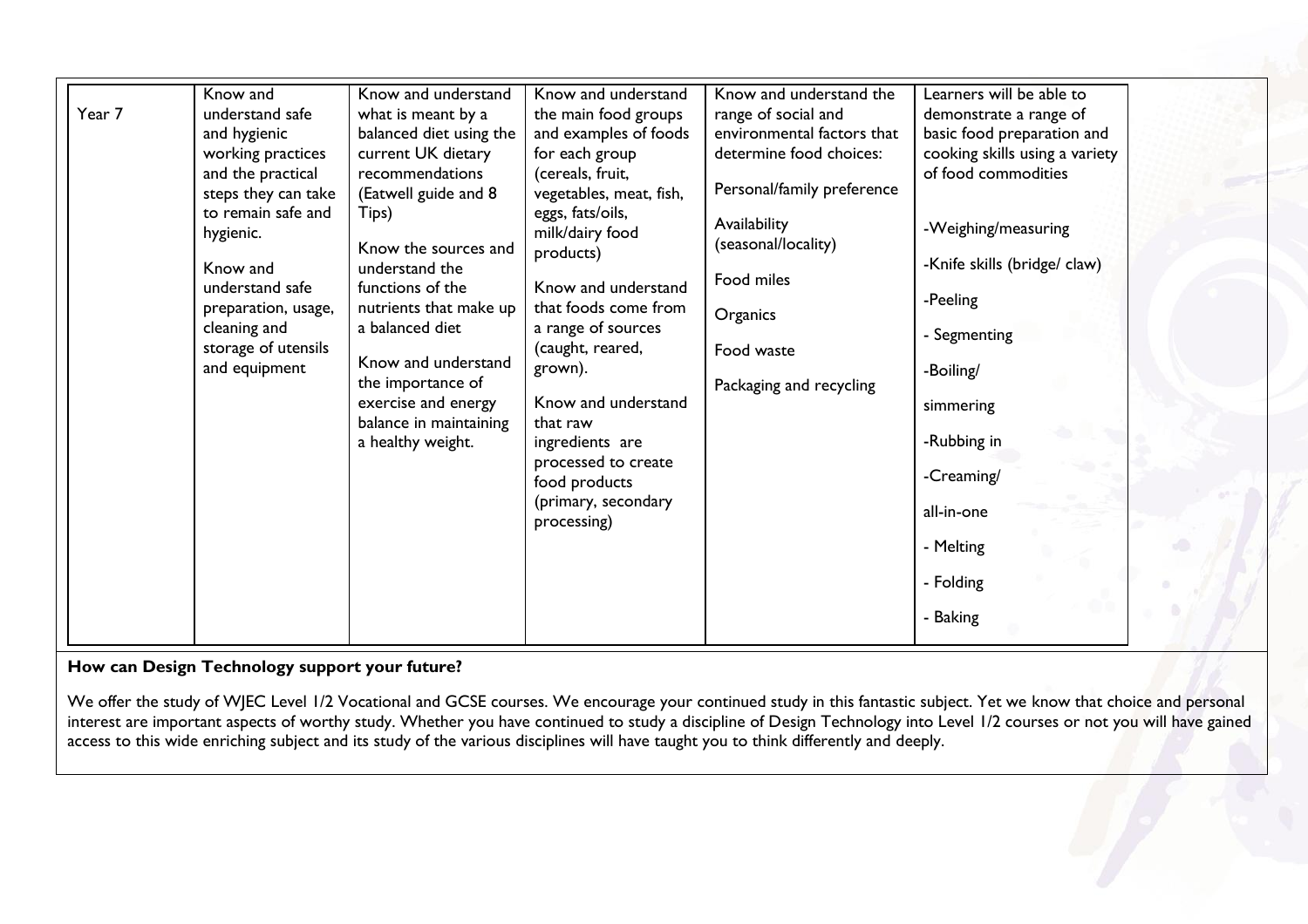Design courses are offered at most prestigious universities and there are many technical and vocational qualifications that can be studied in engineering, product design, textiles, graphics, electronics, catering, nutrition etc as well as routes into apprenticeships etc. The very fact that you have been able to study creative thinking, problem solving, planning and design principles will help your future application be they for colleges, universities, apprenticeships or employment.

Careers linked to Design Technology:

- Product Designer
- Civil engineer
- Quantity Surveyor
- Graphic Designer
- Fashion Designer
- Branding designer
- Software Engineer
- Catering
- Nutritionist
- Food technologist
- Manufacturing Engineer / manager
- Architect
- Construction
- Aerospace engineer

The list is endless as study of Design Technology opens up a world of opportunities

|             | <b>DESIGN TECHNOLOGY CURRICULUM PROGRESSION OVERVIEW - OUTWOOD ACADEMY BYDALES</b>                                                                                                                              |                                                                                                                                                                                                                 |  |  |  |
|-------------|-----------------------------------------------------------------------------------------------------------------------------------------------------------------------------------------------------------------|-----------------------------------------------------------------------------------------------------------------------------------------------------------------------------------------------------------------|--|--|--|
|             | <b>YEAR 7</b>                                                                                                                                                                                                   | YEAR 8                                                                                                                                                                                                          |  |  |  |
|             | Year 7 D&T                                                                                                                                                                                                      | Year 8 D&T                                                                                                                                                                                                      |  |  |  |
|             | Students will work through all three disciplines (Engineering, Textiles<br>and Catering) during an academic year. This will be depending on<br>room and staff allocation and will be revised on a yearly basis. | Students will work through all three disciplines (Engineering, Textiles and<br>Catering) during an academic year. This will be depending on room and staff<br>allocation and will be revised on a yearly basis. |  |  |  |
| Engineering | <b>DeStijl Clock Project</b>                                                                                                                                                                                    | <b>Architecture Amplifier Project</b>                                                                                                                                                                           |  |  |  |
|             |                                                                                                                                                                                                                 |                                                                                                                                                                                                                 |  |  |  |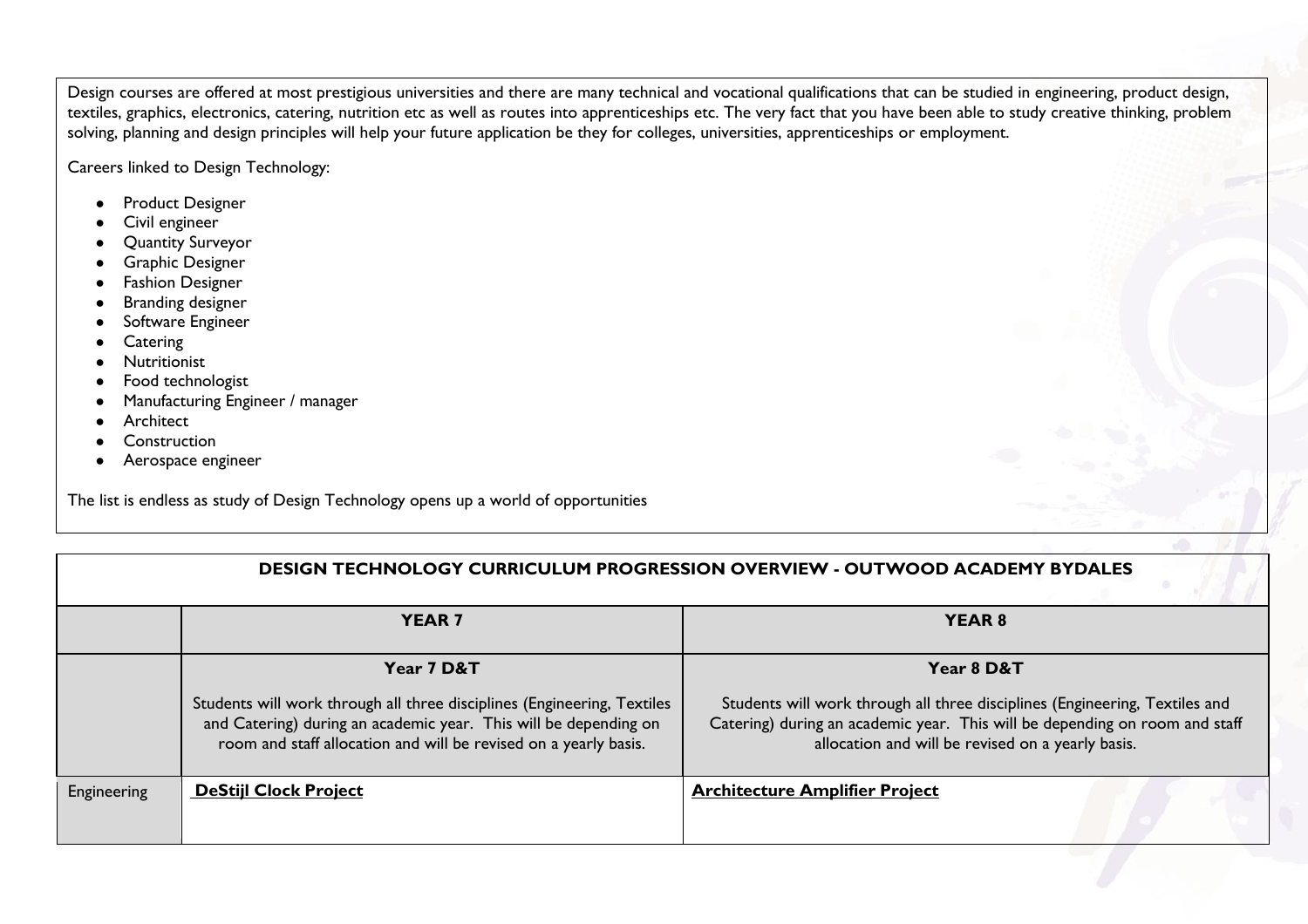|                    | The focus of the project is to introduce the students to<br>$\bullet$<br>Design Technology and health and safety in the workshop.<br>The project gives the students the opportunity to use the<br>$\bullet$<br>workshop machines and a range of workshop tools such as<br>the low temperature casting system, chamois polisher, pillar<br>drill, junior hacksaw, coping saw and a number of marking<br>out tools.<br>There is also a basic introduction to CAD/CAM with a laser<br>$\bullet$<br>cutter personalised letter.<br>DeStijl Clock Project (Contingency due to lack of practical<br>$\bullet$<br>space)<br>Knowledge covers work of other designers.<br>$\bullet$<br>Health and safety in a workshop including risk assessments.<br>The students use drawing skills for third angle orthographic<br>projection that will be used in Engineering in year 9 and 10.<br>They will also cover basic connective systems including<br>assembly and disassembly. | The focus of this project is to introduce students to different ways a<br>designer will develop ideas to fit a brief.<br>They will analyse a brief and break down the task in terms of function,<br>form, material requirements etc.<br>• They are further extending their application of 3D sketching and<br>prototyping using more refined skills (scoring, building and accurate<br>measuring).<br>They will use CAD/CAD and build a circuit that has been adapted<br>$\bullet$<br>(changed from the kit instructions).<br>They will produce a detailed evaluation in comparison to a given brief.<br>The students use drawing skills for isometric displays that will be used in<br>Engineering in year 9 and 10.<br>They will also recap connective systems including assembly and<br>disassembly. |
|--------------------|---------------------------------------------------------------------------------------------------------------------------------------------------------------------------------------------------------------------------------------------------------------------------------------------------------------------------------------------------------------------------------------------------------------------------------------------------------------------------------------------------------------------------------------------------------------------------------------------------------------------------------------------------------------------------------------------------------------------------------------------------------------------------------------------------------------------------------------------------------------------------------------------------------------------------------------------------------------------|---------------------------------------------------------------------------------------------------------------------------------------------------------------------------------------------------------------------------------------------------------------------------------------------------------------------------------------------------------------------------------------------------------------------------------------------------------------------------------------------------------------------------------------------------------------------------------------------------------------------------------------------------------------------------------------------------------------------------------------------------------------------------------------------------------|
| Food<br>Technology | Y7 Project: Learning the Basics<br>Pupils will cover health and safety in the kitchen.<br>$\bullet$<br>Understanding classroom routines Introducing classroom<br>routines, equipment, measuring out and washing up.<br>Introduction to bacteria through storage and temperatures.<br>Pupils will learn the 4 cooking methods and develop each one<br>by making biscuits, cakes, swissroll and flapjack.<br>Learning Knife skills, demonstrating them by following health<br>and safety.<br>Bread project. Making bread using the appropriate cooking<br>method and understanding the science associated with<br>making bread.                                                                                                                                                                                                                                                                                                                                       | Y8 Project - Developing Skills and Producing Meals for the Family<br>Recapping health and safety. Reinforcing classroom routines.<br>Developing bread skills with a pizza practical.<br>Understanding food poisoning, the 4c's. Risk assessments and HACCP.<br>Practical to demonstrate these skills<br>Chicken goujons. Also includes the enrobing method.<br>Understanding various customer needs and various specialist dietary<br>requirements.<br>Adapting recipes to suit the needs of pupils.                                                                                                                                                                                                                                                                                                    |
| <b>Textiles</b>    | <b>Tote Bag</b>                                                                                                                                                                                                                                                                                                                                                                                                                                                                                                                                                                                                                                                                                                                                                                                                                                                                                                                                                     | <b>Bunting Project</b>                                                                                                                                                                                                                                                                                                                                                                                                                                                                                                                                                                                                                                                                                                                                                                                  |
|                    | The focus of the project is to introduce the students to<br>$\bullet$<br>Design Technology and health and safety in the textiles<br>workshop.                                                                                                                                                                                                                                                                                                                                                                                                                                                                                                                                                                                                                                                                                                                                                                                                                       | The focus of the project is to introduce students to different ways a<br>$\bullet$<br>designer will develop ideas to fit a Textile brief.                                                                                                                                                                                                                                                                                                                                                                                                                                                                                                                                                                                                                                                               |